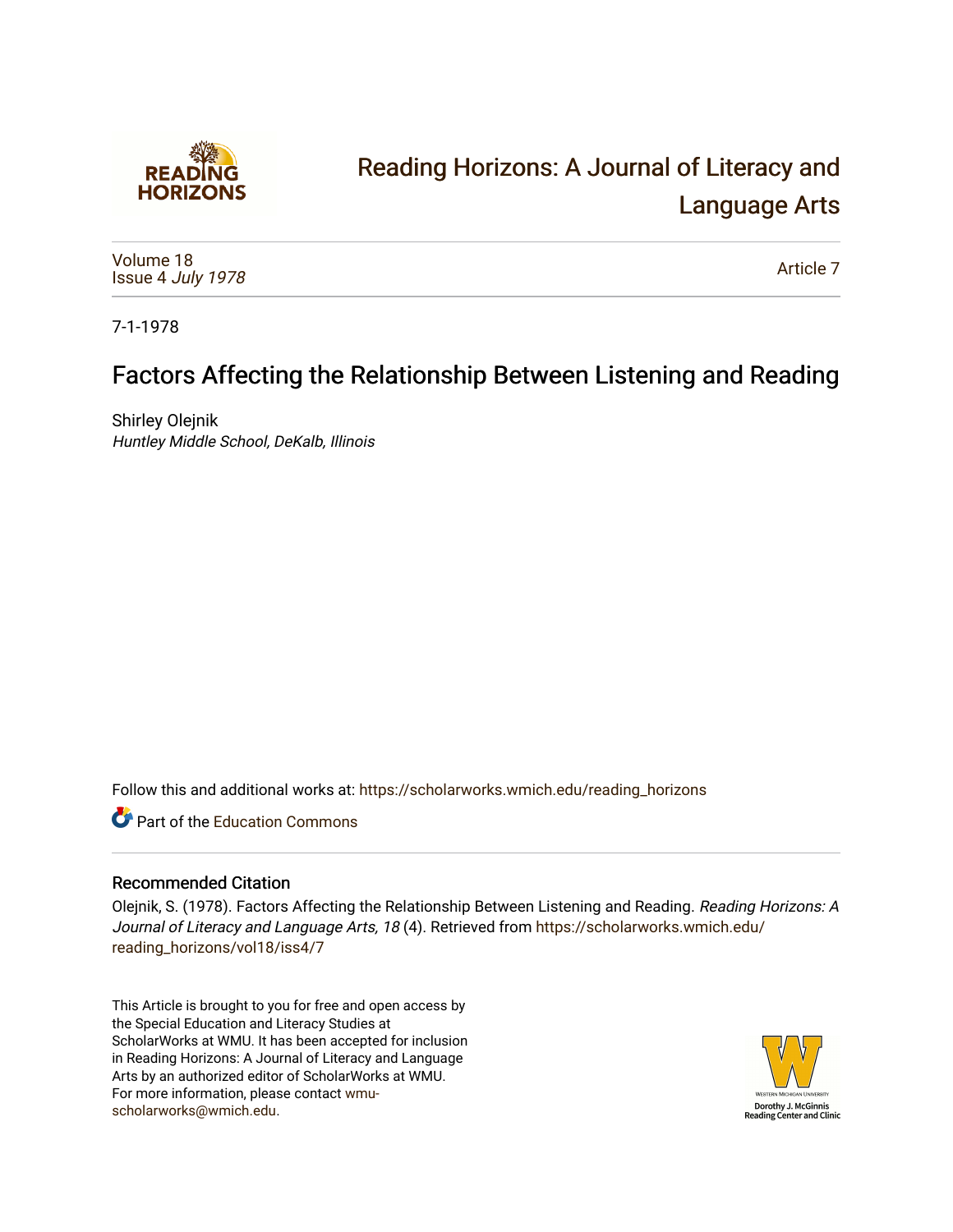## *FACTORS AFFECTING THE* **FACTORS AFFECTING THE**  *RELATIONSHIP BETWEEN* **RELATIONSHIP BETWEEN LISTENING AND READING**

### *Shirley Olejnik* **Shirley Olejnik**  *HUNTLEY MIDDLE SCHOOL, DEKALB, ILLINOIS* HUNTLEY MIDDLE SCHOOL, DEKALB, ILLINOIS

In a chapter devoted to the topic of integrating reading with the other In a chapter devoted to the topic of integrating reading with the other language arts, Otto and Smith (1970) state that "reading is a language language arts, Otto and Smith (1970) state that "reading is a language process and as such it is properly placed within the total language arts process and as such it is properly placed within the total language arts curriculum withwriting, speaking, and listening." (p. 93). curriculum with writing, speaking, and listening." (p. 93).

Although it is important to look at the relationships between all of the Although it is important to look at the relationships between all of the language arts, the purpose of this paper is to focus on the relationship language arts, the purpose of this paper is to focus on the relationship between reading and listening. There are several practical reasons for between reading and listening. There are several practical reasons for focusing on these perceptive skills. With the myriad of listening/reading focusing on these perceptive skills. With the myriad of listening/reading materials published today, reading teachers must be ready to evaluate the effectiveness of such materials. In addition, they should be armed with effectiveness of such materials. In addition, they should be armed with knowledge about the utility of using training in specific and general knowledge about the utility of using training in specific and general listening skills as a method of improving reading skills. And, finally, they listening skills as a method of improving reading skills. And, finally, they should have some ideas as to how to incorporate listening activities into a should have some ideas as to how to incorporate listening activities into a reading program. reading program.

#### Similarities Between Listening and Reading Similarities Between Listening and Reading

In the past fifty years there has been much discussion on the similarities and differences between listening and reading. In a review of the research, and differences between listening and reading. In a review of the research, Bracken (1970) described both listening and reading as demanding Bracken (1970) described both listening and reading as demanding "thinking in the sound-symbol-understanding process." (p. 37) Otto and "thinking in the sound-symbol-understanding process." (p. 37) Otto and Smith (1970) also noted that both involve similar mental processes triggered by visual and auditory stimuli. In a recent study, Walker (1975) stated that a review of the research in this area revealed that there was "wide a review of the research in this area revealed that there was "wide agreement on two principles of information processing that operated in agreement on two principles of information processing that operated in both reading and listening: cue sampling and message reconstruction." (p. both reading and listening: cue sampling and message reconstruction." (p.  $255$ ) In general, most authors seem to concur that listening and reading are similar in that they are receptive processes and involve information similar in that they are receptive processes and involve information processing.

#### Differences Between Listening and Reading Differences Between Listening and Reading

While there are general similarities between listening and reading, it is While there are general similarities between listening and reading, it is in exploring the differences that some insight can be gained into how best to use listening in a reading program. Moffett and Wagner (1976) note that use listening in a reading program. Moffett and Wagner (1976) note that "what is unique about reading is not the intellectual part, the com "what' is unique about reading is not the intellectual part, the comprehending, which characterizes listening also, but the translating of print into speech, the literacy part." (p. 112) This and other differences have into speech, the literacy part." (p. 112) This and other differences have been discussed by several investigators (Cunningham, 1975; Mart, 1971; been discussed by several investigators (Cunningham, 1975; Mart, 1971;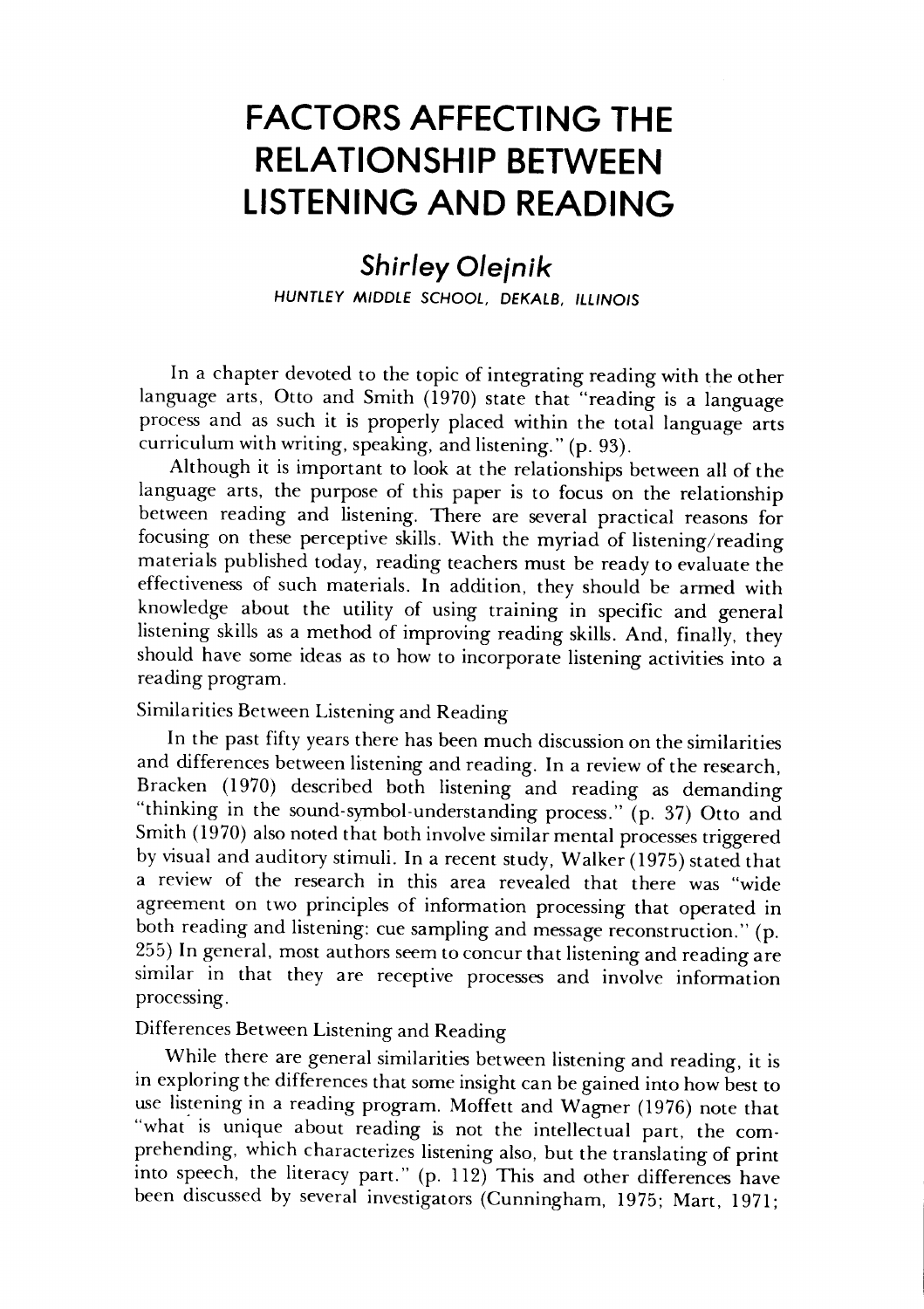### **278-rh** *278-rh*

and Walker, 1975). In reviewing the available literature, six basic but and Walker, 1975). In reviewing the available literature, six basic but important differences seem to emerge. First, in reading, there is a written important differences seem to emerge. First, in reading, there is a written code which must be translated into a verbal code which in turn must be code which must be translated into a verbal code which in turn must be processed as information: whereas, in listening, auditory stimuli are already present in a somewhat familiar verbal code. Second, in listening, the auditor has the aid of a speaker's intonation and timing, whereas a reader auditor has the aid of a speaker's intonation and timing, whereas a reader has no such aids. Third, in listening, the auditor may have to adjust to a has no such aids. Third, in listening, the auditor may have to adjust to a speaker's dialect before he can understand the verbal code; this is not a speaker'S dialect before he can understand the verbal code; this is not a  $\overline{\mathbf{r}}$ problem for the reader. Fourth, unlike reading, a listener cannot go back to recheck what he has heard; he must rely solely on his memory. Fifth, a recheck what he has heard; he must rely solely on his memory. Fifth, a listener does not have control over the rate of presentation. With written listener does not have control over the rate of presentation. With written stimuli, a reader can adapt his rate to the difficulty or unfamiliarity of the stimuli, a reader can adapt his rate to the difficulty or unfamiliarity of the message he is processing, but, because a spoken message is ongoing, a message he is processing, but, because a spoken message is ongoing, a listener cannot. Finally, a listenercannot skim or preview the message he is listener cannot. Finally, a listener cannot skim or preview the message he is to hear to discover if it suits his purpose; he must expose himself to the to hear to discover if it suits his purpose; he must expose himself to the entire message, whereas a reader can selectively concentrate on those entire message, whereas a reader can selectively concentrate on those sections of print which are most suited to his purposes. Processing aural sections of print which are most suited to his purposes. Processing aural stimuli in a listening situation is indeed different from processing written stimuli in a listening situation is indeed different from processing written stimuli, and these differences should be taken into account when using stimuli, and these differences should be taken into account when using listening activities in the classroom.

#### Factors Affecting the Relationship Factors Affecting the Relationship

Despite the differences, reading and listening seem to be related skills, and numerous studies correlating tests of listening and reading tend to and numerous studies correlating tests of listening and reading tend to support this relationship. Researchers have also shown that there are other factors which confound the relationship between listening and reading; factors which confound the relationship between listening and reading; moreover, these factors should be taken into account if one is to use moreover, these factors should be taken into account if one is to use listening activities in a reading program. Grade level, intelligence, degree listening activities in a reading program. Grade level, intelligence, degree of reading disability, socio-economic status, and factors related to the of reading disability, socio-economic status, and factors related to the message itself (e.g. difficulty, familiarity, organizational structure, etc.) all message itself (e.g. difficulty, familiarity, organizational structure, etc.) all may influence the transferability of listening training to reading.

In studying the relationship between listening and reading, grade level In studying the relationship between listening and reading, grade level seems to be an important factor. Most authors seem to agree that listening comprehension surpasses reading comprehension in the early grades but comprehension surpasses reading comprehension in the early grades but that in the intermediate and upper grades reading comprehension becomes that in the intermediate and upper grades reading comprehension becomes superior. This appears to be a function of vocabulary development. Durrell (1969) explained that in the lower grades listening vocabulary issuperior to (1969) explained that in the lower grades listening vocabulary is superior to reading vocabulary but that they grow to be equal by about the eighth reading vocabulary but that they grow to be equal by about the eighth grade. It has been demonstrated that as one advances in reading and grade. It has been demonstrated that as one advances in reading and especially into the content areas, words and their meanings which are especially into the content areas, words and their meanings which are recognizable in print may not be in the listening vocabulary of a student. recognizable in print may not be in the listening vocabulary of a student. This has important implications for teaching listening in the upper grades. Swalm (1974) indicated that "listening is generally better for learning SwaIm (1974) indicated that "listening is generally better for learning purposes in the primary grades and that reading is more effective for purposes in the primary grades and that reading is more effective for learning in the upper grades." (p. 1110) He concluded that both listening learning in the upper grades." (p. 1110) He concluded that both listening and reading need to be emphasized in the lowergrades. This does not mean and reading need to be emphasized in the lower grades. This does not mean that educators should eliminate the teaching of listening at the secondary that educators should eliminate the teaching of listening at the secondary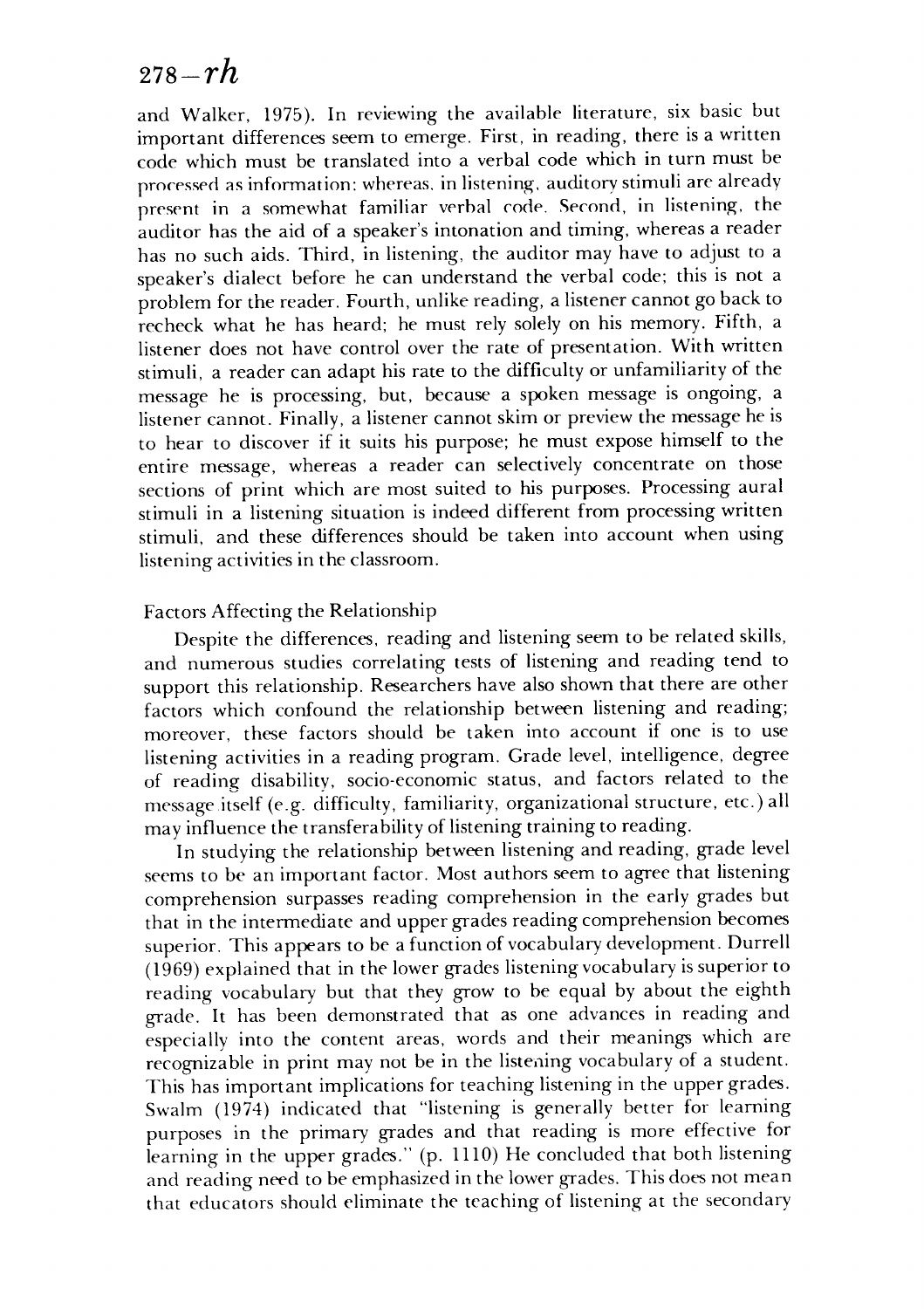level, but it does suggest that using listening training to improve reading at level, but it does suggest that using listening training to improve reading at this level may not be very effective for most students. this level may not be very effective for most students.

The second factor which may affect the transferability of listening The second factor which may affect the transferability of listening training to reading is intelligence. In general, Reeves (1968), Brassard training to reading is intelligence. In general, Reeves (1968), Brassard (1970), and Duker (1971) have found that the more intelligent students (1970), and Duker (1971) have found that the more intelligent students seem to be the best listeners and that students with high I.Q. scores had the least discrepancy between reading and listening comprehension. Likewise, least discrepancy between reading and listening comprehension. Likewise, those with lower I.Q.'s tended to score lower on listening comprehension tests. tests.

A third factor which may confound the relationship between listening A third factor which may confound the relationship between listening and reading is the degree of reading disability. In considering good versus and reading is the degree of reading disability. In considering good versus poor readers, researchers tend to agree that the good reader is likely to be a good listener; and, similarly, the poor reader is likely to be a poor listener, good listener; and, similarly, the poor reader is likely to be a poor listener, but that the listening level of a poor reader is usually muchhigher than his but that the listening level of a poor reader is usually much higher than his reading level. (Duker, 1971; Markert, 1974) Because the listening ability of reading level. (Duker, 1971; Markert, 1974) Because the listening ability of a poor reader is generally much greater than his reading ability, one might a poor reader is generally much greater than his reading ability, one might conclude that a poor reader would benefit more from listening training conclude that a poor reader would benefit more from listening training than a good reader and that this growth in listening might affect his growth in reading. Indeed, researchers have found support for this conclusion. in reading. Indeed, researchers have found support for this conclusion. Reddin (1971), Heckler (1975), Swalm (1972), and Taylor (1972) noted Reddin (1971), Heckler (1975), SwaIm (1972), and Taylor (1972) noted that poor readers are more likely to improve in both listening and reading comprehension when given training in listening than are good readers.

A fourth factor which seems to make a difference in the effectiveness of A fourth factor which seems to make a difference in the effectiveness of listening training as it affects reading is socio-economic status. Van listening training as it affects reading is socio-economic status. Van Valkenburg (1968) found that low socio-economic status students profited Valkenburg (1968) found that low socio-economic status students profited more from listening training than high or middle socio-economic status more from listening training than high or middle socio-economic status students. Similarly, Dewar (1972) concluded that a listening program in the students. Similarly, Dewar (1972) concluded that a listening program in the third grade was particularly effective for lower and middle class students.

The fifth and final factor which seems to affect the relationship between listening and reading are variables within the message itself. Although a few studies (Siegel, 1974 and Sticht, 1971) have taken into account such factors as difficulty and type of material used in listening training, Reddin (1971) as difficulty and type of material used in listening training, Reddin (1971) points out that more studies are needed of the nature of the material being heard. heard.

What implications does the above research have for reading teachers? What implications does the above research have for reading teachers? Although the studies are not extensive, one could tentatively conclude that Although the studies are not extensive, one could tentatively conclude that training in listening would be a viable method of increasing reading training in listening would be a viable method of increasing reading achievement for students in the lower grades, for poor readers, and for achievement for students in the lower grades, for poor readers, and for students from lower socio-economic areas. Although emphasis upon students from lower socio-economic areas. Although emphasis upon listening is important for all students, the brighter student who is reading up to grade level or expectancy level is not as likely to benefit from listening skills training as the poor reader. Since the research has focused on the skills training as the poor reader. Since the research has focused on the primary and intermediate grade levels, generalizations cannot be applied to the secondary level. Although students in a secondary school reading at a the secondary level. Although students in a secondary school reading at a primary level might benefit from listening training, little research has been done in this area. done in this area.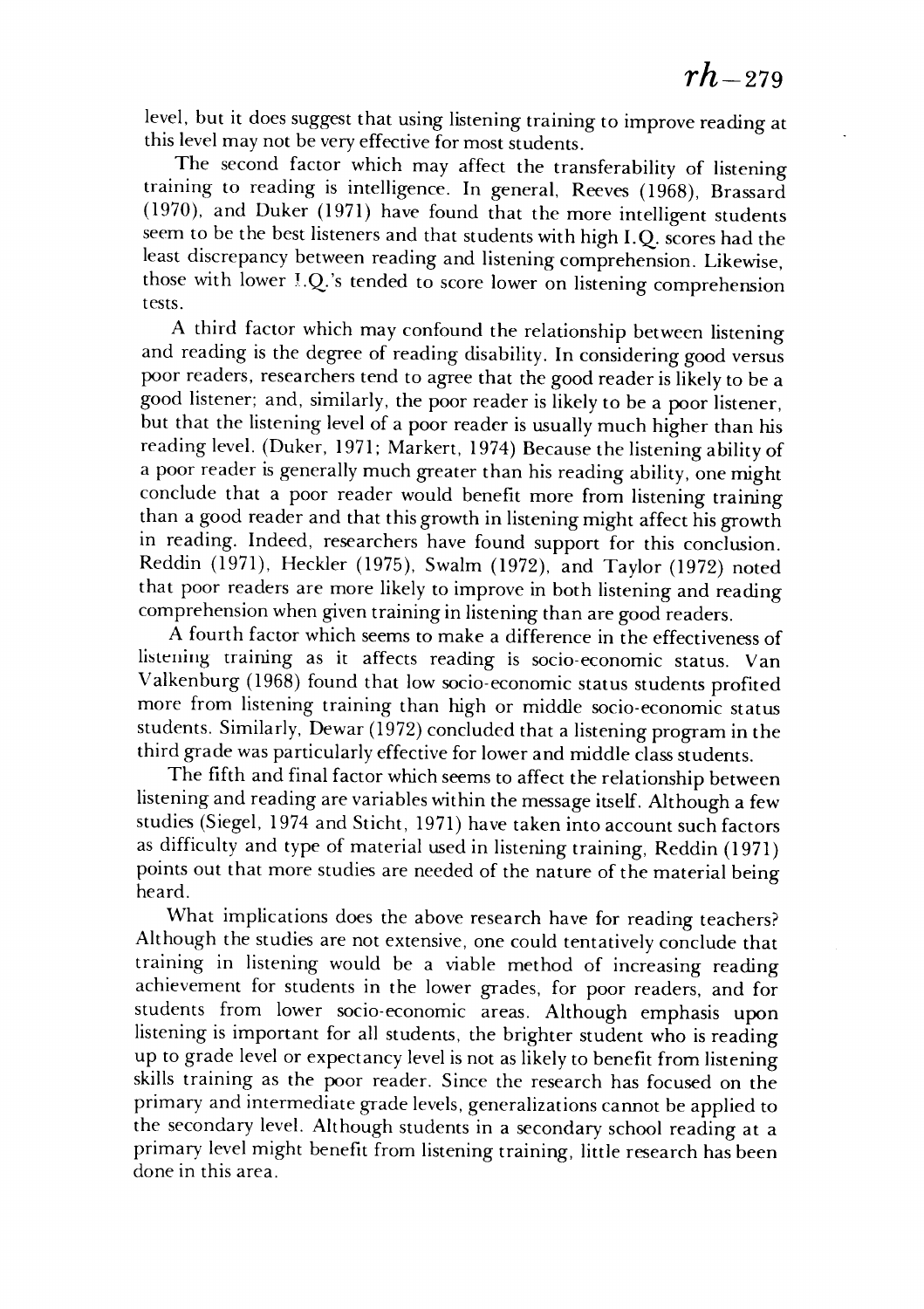#### REFERENCES REFERENCES

- Brassard, Mary B. "Direct Comparisons Between Listening and Reading as Language Comprehension Abilities in the Intermediate Grades." Paper presented at the conference of the American Educational Research Association, Minneapolis, Minnesota, March: 2-6, 1970. Association, Minneapolis, Minnesota, March: 2-6,1970.
- Bracken, Dorothy Kendall. "Developing an effective listening program." Bracken, Dorothy Kendall. "Developing an effective listening program." National Reading Conference 19th Yearbook. **Reading: Process and** National Reading Conference 19th Yearbook. *Reading: Process and*  **Pedagogy,** vol. 2 (1970), pp. 36-40. *Pedagogy)* vol. 2 (1970), pp. 36-40.
- Cunningham, Patricia M. "Transferring comprehension from listening to Cunningham, Patricia M. "Transferring comprehension from listening to reading." **The Reading Teacher,** vol. 29, no. 2 (November, 1975), pp. reading." *The Reading Teacher)* vol. 29, no. 2 (November, 1975), pp. 169-170. 169-170.
- Dewar, Douglas Charles. The Effect of Using a Listening Skills Curriculum Dewar, Douglas Charles. The Effect of Using a Listening Skills Curriculum on Reading. Unpublished Doctoral Dissertation. University of Southern California, 1972. California, 1972.
- Duker, Sam. **Listening: Readings, Volume 2.** Metuchen, New Jersey: Duker, Sam. *Listening: Readings) Volume* 2. Metuchen, New Jersey: Scarecrow Press, Inc., 1971. Scarecrow Press, Inc., 1971.
- Durrell, Donald D. "Listening comprehension versus reading com Durrell, Donald D. "Listening comprehension versus reading comprehension.**"Journal of Reading,** vol. 12, no. 6 (March, 1969), pp. 455- *prehension."Journal of Reading)* vol. 12, no. 6 (March, 1969), pp. 460. 460.
- Heckler, John Henry. Some Factors Involved in the Comprehension of Prose Materials. Report from the project on conditions of school learning and instructional strategies. July, 1975, University ofWisconsin, Madison. instructional strategies. July, 1975, University of Wisconsin, Madison.
- Markert, Sandra J. Relationships Between Listening Comprehension and Markert, Sandra J. Relationships Between Listening Comprehension and Reading Comprehension. Master's Thesis. RutgersUniversity, 1974. Reading Comprehension. Master's Thesis. Rutgers University, 1974.
- Mart, Melvin. "The Relationship Between Achievement and Verbal Mart, Melvin. "The Relationship Between Achievement and Verbal Communication of Secondary School Children." **Listening: Readings** Communication of Secondary School Children." *Listening: Readings*  (Sam Duker, ed.), Metuchen, NewJersey: Scarecrow Press, Inc., 1971. (Sam Duker, ed.), Metuchen, New Jersey: Scarecrow Press, Inc., 1971.
- Moffett, James and BettyJane Wagner. **Student-Centered Language Arts** Moffett, James and Betty Jane Wagner. *Student-Centered Language Arts*  **and Reading, K-13.** Boston: Houghton Mifflin, 1976. *and Reading) K-13.* Boston: Houghton Miftlin, 1976.
- Otto, Wayne and Richard J. Smith. "Reading and the Other Language Otto, Wayne and Richard J. Smith. "Reading and the Other Language Arts" in **Administering the School Reading Program.** Boston: Arts" in *Administering the School Reading Program.* Boston: Houghton Mifflin, 1970. Houghton Mifflin, 1970.
- Reddin, Estoy. "Instruction in listening." *The Reading Teacher,* vol. 24, no. 4 (January, 1971), pp. 369, 373. no. 4 (January, 1971), pp. 369, 373.
- Reeves, Rachael Joanne. A Study of the Relation Between Listening Reeves, Rachael Joanne. A Study of the Relation Between Listening Performance and Reading Performance of Sixth-Grade Pupils as Performance and Reading Performance of Sixth-Grade Pupils as Measured by Certain Standardized Tests. Unpublished Doctoral Measured by Certain Standardized Tests. Unpublished Doctoral Dissertation. University of Alabama, 1968. Dissertation. University of Alabama, 1968.
- Siegel, Arthur I. "Reading grade level adjustment and auditory sup Siegel. Arthur I. "Reading grade level adjustment and auditory supplementation as techniques for increasing textual comprehensibility." plementation as techniques for increasing textual comprehensibility." **Journal ofEducational Psychology,** vol. 66, no. 6 (December, 1974), pp. *Journal of Educational Psychology,* vol. 66, no. 6 (December, 1974), pp. 895-902. 895-902.
- Stitcht, Thomas G. Auding and Reading: A Developmental Model. Air Stitcht, Thomas G. Auding and Reading: A Developmental Model. Air Force Resources Lab. Lowry Air Force Base, Colorado. July, 1974.
- Swalm,James E. "Is Listening really more effective for learning in the early Force Resources Lab. Lowry Air Force Base, Colorado. July, 1974. Swaim, James E. "Is Listening really more effective for learning in the early grades?" **Elementary English,** vol. 51, no. 8 (Nov.-Dec, 1974), pp. grades?" *Elementary English,* vol. 51, no. 8 (Nov.-Dec., 1974), pp. 1110-1113. 1110-1113.